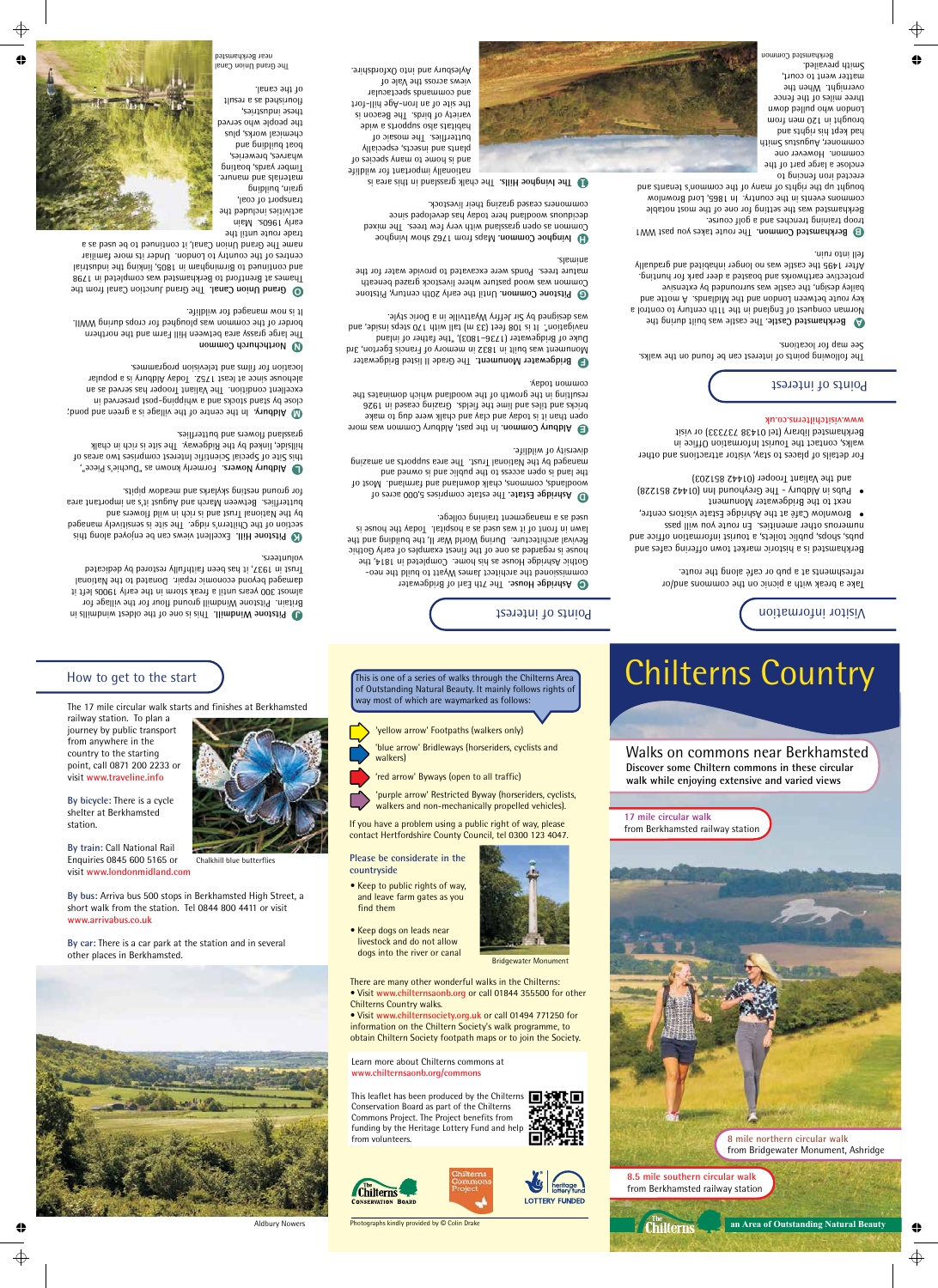#### Visitor information

Take a break with a picnic on the commons and/or refreshments at a pub or café along the route.

Berkhamsted is a historic market town offering cafes and pubs, shops, public toilets, a tourist information office and numerous other amenities. En route you will pass

- Brownlow Café at the Ashridge Estate visitors centre, next to the Bridgewater Monument
- Pubs in Aldbury The Greyhound Inn (01442 851228) and the Valiant Trooper (01442 851203)

For details of places to stay, visitor attractions and other walks, contact the Tourist Information Office in Berkhamsted library (tel 01438 737333) or visit **www.visitchilterns.co.uk**

### Points of interest

The following points of interest can be found on the walks. See map for locations.

**A** Berkhamsted Castle. The castle was built during the Norman conquest of England in the 11th century to control a key route between London and the Midlands. A motte and bailey design, the castle was surrounded by extensive protective earthworks and boasted a deer park for hunting. After 1495 the castle was no longer inhabited and gradually fell into ruin.

**B** Berkhamsted Common. The route takes you past WW1 troop training trenches and a golf course.

Berkhamsted was the setting for one of the most notable commons events in the country. In 1865, Lord Brownlow bought up the rights of many of the common's tenants and

erected iron fencing to enclose a large part of the common. However one commoner, Augustus Smith had kept his rights and brought in 120 men from London who pulled down three miles of the fence overnight. When the matter went to court, Smith prevailed. Berkhamsted Common

## Points of interest

**Ashridge House.** The 7th Earl of Bridgewater **C** commissioned the architect James Wyatt to build the neo-Gothic Ashridge House as his home. Completed in 1814, the house is regarded as one of the finest examples of early Gothic Revival architecture. During World War II, the building and the lawn in front of it was used as a hospital. Today the house is used as a management training college.

**Ashridge Estate.** The estate comprises 5,000 acres of **D** woodlands, commons, chalk downland and farmland. Most of the land is open access to the public and is owned and managed by the National Trust. The area supports an amazing diversity of wildlife.

**Aldbury Common.** In the past, Aldbury Common was more open than it is today and clay and chalk were dug to make bricks and tiles and lime the fields. Grazing ceased in 1926 resulting in the growth of the woodland which dominates the common today.

**Bridgewater Monument.** The Grade II listed Bridgewater Monument was built in 1832 in memory of Francis Egerton, 3rd Duke of Bridgewater (1736–1803), "the father of inland navigation". It is 108 feet (33 m) tall with 170 steps inside, and was designed by Sir Jeffry Wyattville in a Doric style.

**G** Pitstone Common. Until the early 20th century, Pitstone Common was wood pasture where livestock grazed beneath mature trees. Ponds were excavated to provide water for the animals.

**I** Ivinghoe Common. Maps from 1762 show Ivinghoe Common as open grassland with very few trees. The mixed deciduous woodland here today has developed since commoners ceased grazing their livestock.

**I** The Ivinghoe Hills. The chalk grassland in this area is



nationally important for wildlife and is home to many species of plants and insects, especially butterflies. The mosaic of habitats also supports a wide variety of birds. The Beacon is the site of an Iron-Age hill-fort and commands spectacular views across the Vale of Aylesbury and into Oxfordshire.

**J** Pitstone Windmill. This is one of the oldest windmills in Britain. Pitstone Windmill ground flour for the village for almost 300 years until a freak storm in the early 1900s left it damaged beyond economic repair. Donated to the National Trust in 1937, it has been faithfully restored by dedicated volunteers.

**K** Pitstone Hill. Excellent views can be enjoyed along this section of the Chiltern's ridge. The site is sensitively managed by the National Trust and is rich in wild flowers and butterflies. Between March and August it's an important area for ground nesting skylarks and meadow pipits.

**L Aldbury Nowers.** Formerly known as "Duchie's Piece", this Site of Special Scientific Interest comprises two areas of hillside, linked by the Ridgeway. The site is rich in chalk grassland flowers and butterflies.

**M** Aldbury. In the centre of the village is a green and pond; close by stand stocks and a whipping-post preserved in excellent condition. The Valiant Trooper has served as an alehouse since at least 1752. Today Aldbury is a popular location for films and television programmes.

#### **N Northchurch Common**

The large grassy area between Hill Farm and the northern border of the common was ploughed for crops during WWII. It is now managed for wildlife.

**O Grand Union Canal.** The Grand Junction Canal from the Thames at Brentford to Berkhamsted was completed in 1798 and continued to Birmingham in 1805, linking the industrial centres of the country to London. Under its more familiar name The Grand Union Canal, it continued to be used as a trade route until the

early 1960s. Main activities included the transport of coal, grain, building materials and manure. Timber yards, boating wharves, breweries, boat building and chemical works, plus the people who served these industries, flourished as a result of the canal.

> The Grand Union Canal near Berkhamsted